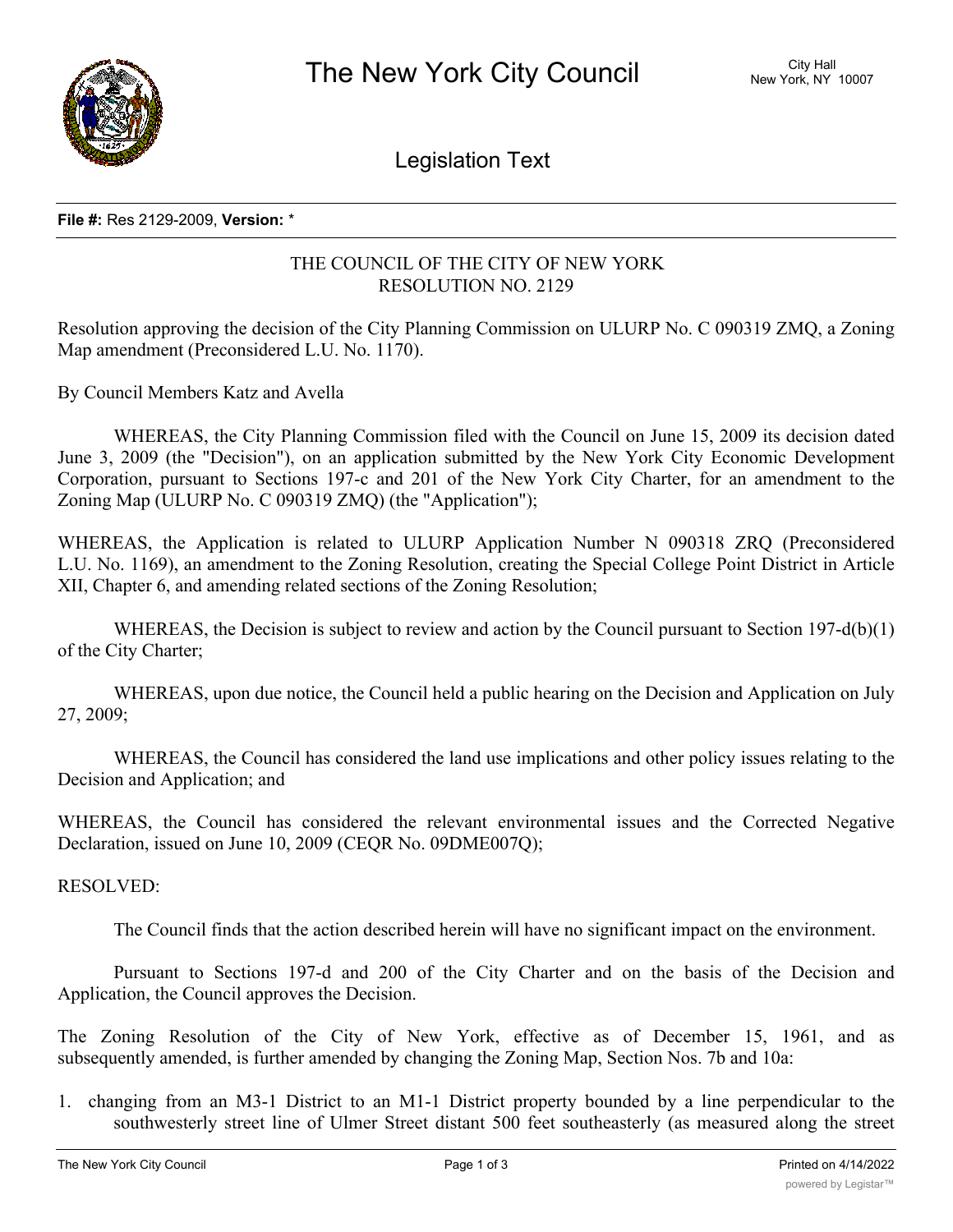line) from the point of intersection of the southerly street line of 28th Avenue and the southwesterly street line of Ulmer Street, the centerline of former 131st Street, 31st Avenue, and a line perpendicular to the northerly street line of 31st Avenue distant 650 feet westerly (as measured along the street line) from the point of intersection of the northwesterly street line of Whitestone Expressway and the northerly street line of 31st Avenue;

- 2. changing from an M1-1 District to an M2-1 District property bounded by:
	- a. 20th Avenue, a line 700 feet northwesterly of Whitestone Expressway, a line 600 feet northeasterly of Linden Place, a line 400 feet northwesterly of Whitestone Expressway, 28th Avenue and its easterly centerline prolongation, 127th Street and its southerly centerline prolongation, the centerline of former 25th Road, the centerline of former 128th Street, 25th Avenue, and 130th Street;
- b. 28th Avenue, a line 160 feet northeasterly of College Point Boulevard, 30th Avenue and its easterly and westerly centerline prolongations, the centerline of former 119th Street, a line 100 feet southerly of 29th Avenue, and 120th Street; and
- c. 31st Avenue, the northwesterly service road of the Whitestone Expressway, and the centerline of former 131st Street;
- 3. changing from an M3-1 District to an M2-1 District property bounded by 28th Avenue, Ulmer Street, a line perpendicular to the southwesterly street line of Ulmer Street distant 500 feet southeasterly (as measured along the street line) from the point of intersection of the southerly street line of 28th Avenue and the southwesterly street line of Ulmer Street, a line perpendicular to the northerly street line of 31st Avenue distant 650 feet westerly (as measured along the street line) from the point of intersection of the northwesterly street line of Whitestone Expressway and the northerly street line of 31st Avenue, 31st Avenue, the centerline of former 131st Street, the northwesterly service road of the Whitestone Expressway, College Point Boulevard, the northwesterly service road of the Whitestone Expressway, a U.S. Pierhead and Bulkhead Line, a U.S. Pierhead Line, 29th Avenue and its westerly centerline prolongation, 119th Street, the centerline of former 119th Street and its northwesterly prolongation, 30th Avenue and its westerly and easterly centerline prolongations, and a line 160 feet northeasterly of College Point Boulevard; and
- 4. establishing a Special College Point District bounded by 15th Avenue and its easterly centerline prolongation, the easterly street line of 132nd Street, the southerly boundary line of Frank Golden Memorial Park, the westerly street line of former 138th Street, the westerly street line of 138th Street, 15th Avenue and its westerly centerline prolongation, the northwesterly service road of Whitestone Expressway, College Point Boulevard, the northwesterly service road of Whitestone Expressway, a U.S. Pierhead and Bulkhead Line, a U.S. Pierhead Line, a line 100 feet southerly of 29th Avenue and its westerly prolongation, 120th Street, 28th Avenue, 127th Street and its southerly centerline prolongation, the centerline of former 25th Road, the centerline of former 128th Street, 25th Avenue, and 130th Street;

as shown on a diagram (for illustrative purposes only), dated February 17, 2009, and modified by the City Planning Commission on June 3, 2009, Community District 7, Borough of Queens.